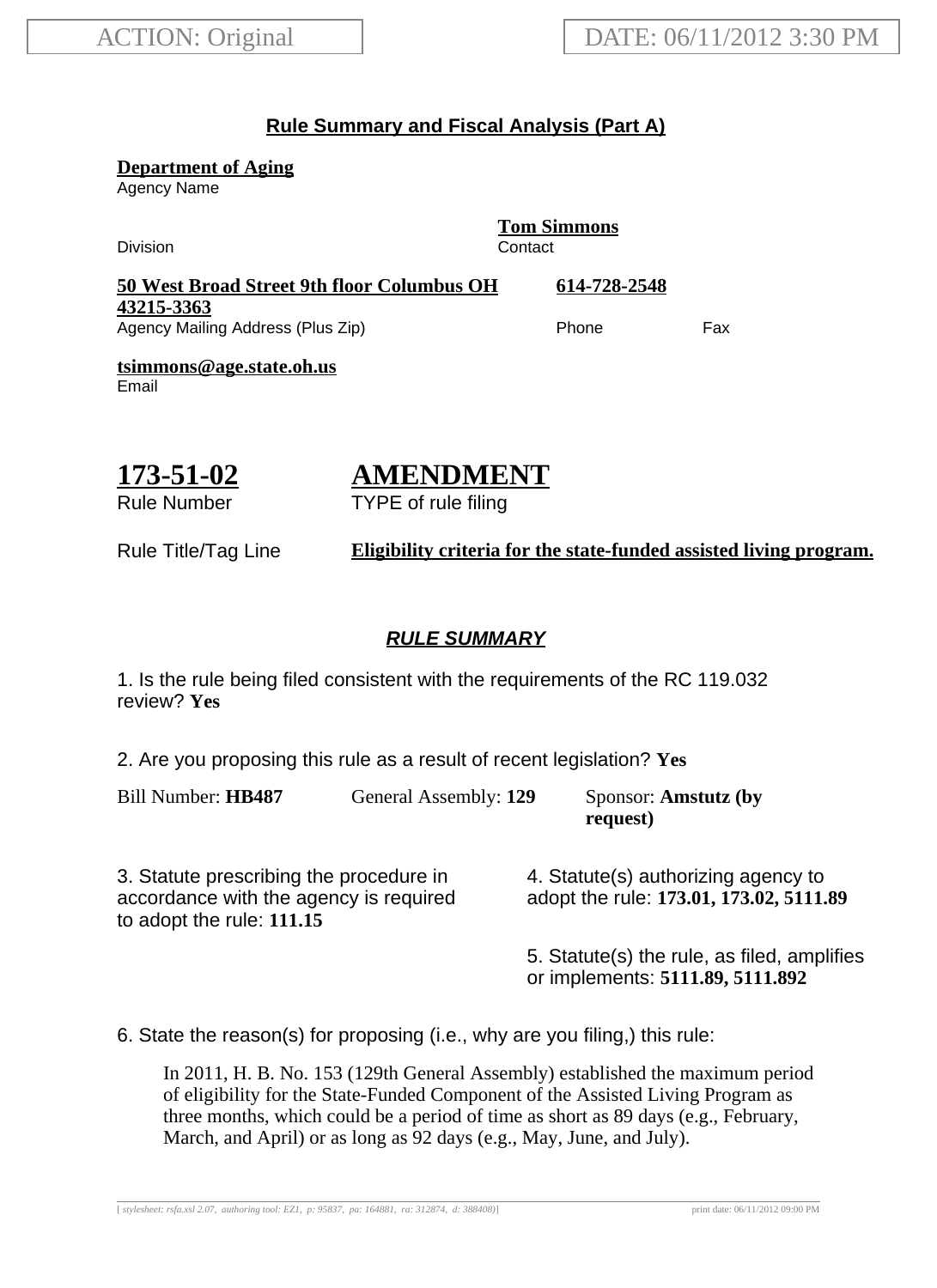Recently, H. B. No. 487 (129th General Assembly) amended section 5111.89 of the Revised Code to replace "three months" with "ninety days." Once the amendment takes effect, it will establish equitable eligibility periods for all consumers of the program.

To implement H. B. No. 487's amendment to section 5111.89 of the Revised Code, ODA is now proposing to amend rules 173-51-02 and 173-51-03 of the Administrative Code to replace occurrences of "three months" with "ninety days." ODA proposes to adopt the amendments on the same day that H. B. No. 487's amendment takes effect.

7. If the rule is an AMENDMENT, then summarize the changes and the content of the proposed rule; If the rule type is RESCISSION, NEW or NO CHANGE, then summarize the content of the rule:

The rule lists the eligibility criteria for the state-funded component of the Assisted Living Program.

In response to H.B. No. 487 (129th General Assembly), ODA is proposing to amend the rule to replace "three months" with "ninety days."

8. If the rule incorporates a text or other material by reference and the agency claims the incorporation by reference is exempt from compliance with sections 121.71 to 121.74 of the Revised Code because the text or other material is **generally available** to persons who reasonably can be expected to be affected by the rule, provide an explanation of how the text or other material is generally available to those persons:

*This response left blank because filer specified online that the rule does not incorporate a text or other material by reference.*

9. If the rule incorporates a text or other material by reference, and it was **infeasible** for the agency to file the text or other material electronically, provide an explanation of why filing the text or other material electronically was infeasible:

*This response left blank because filer specified online that the rule does not incorporate a text or other material by reference.*

10. If the rule is being **rescinded** and incorporates a text or other material by reference, and it was **infeasible** for the agency to file the text or other material, provide an explanation of why filing the text or other material was infeasible: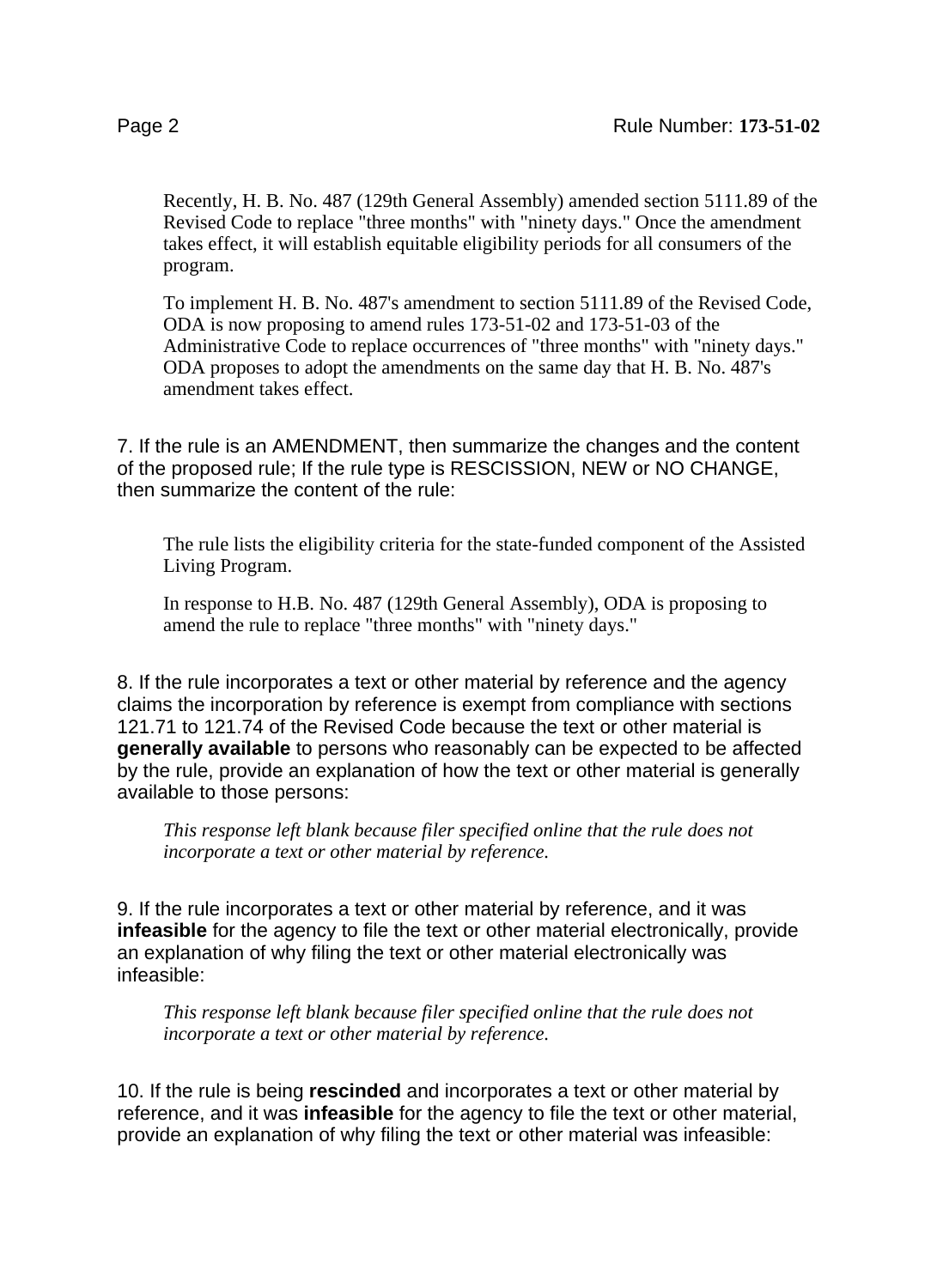*Not Applicable.*

11. If **revising** or **refiling** this rule, identify changes made from the previously filed version of this rule; if none, please state so. If applicable, indicate each specific paragraph of the rule that has been modified:

*Not Applicable.*

#### 12. 119.032 Rule Review Date: **6/11/2012**

(If the rule is not exempt and you answered NO to question No. 1, provide the scheduled review date. If you answered YES to No. 1, the review date for this rule is the filing date.)

NOTE: If the rule is not exempt at the time of final filing, two dates are required: the current review date plus a date not to exceed 5 years from the effective date for Amended rules or a date not to exceed 5 years from the review date for No Change rules.

## **FISCAL ANALYSIS**

13. Estimate the total amount by which this proposed rule would **increase / decrease** either **revenues / expenditures** for the agency during the current biennium (in dollars): Explain the net impact of the proposed changes to the budget of your agency/department.

This will have no impact on revenues or expenditures.

\$0.00

Although ODA operates the state-funded component of the Assisted Living Program, H.B. No. 153 (129th General Assembly) moved the Assisted Living Program's funding to budget line item GRF-600-525, which is under JFS, not ODA. Therefore, ODA estimates that the proposed amendment of this rule will have no impact upon the biennial budget that the Ohio General Assembly established for ODA in H.B. No. 153 or that was reviewed by H.B. No. 487 (129th General Assembly).

Additionally, because the amendments to section 5111.89 of the Revised Code are contained in the same legislation that authorizes the appropriations for program, ODA believes the Ohio General Assembly factored H.B. No. 487's amendments to section 5111.89 of the Revised Code into the impact upon line item GRF-600-525 and the state-funded component of the Assisted Living Program.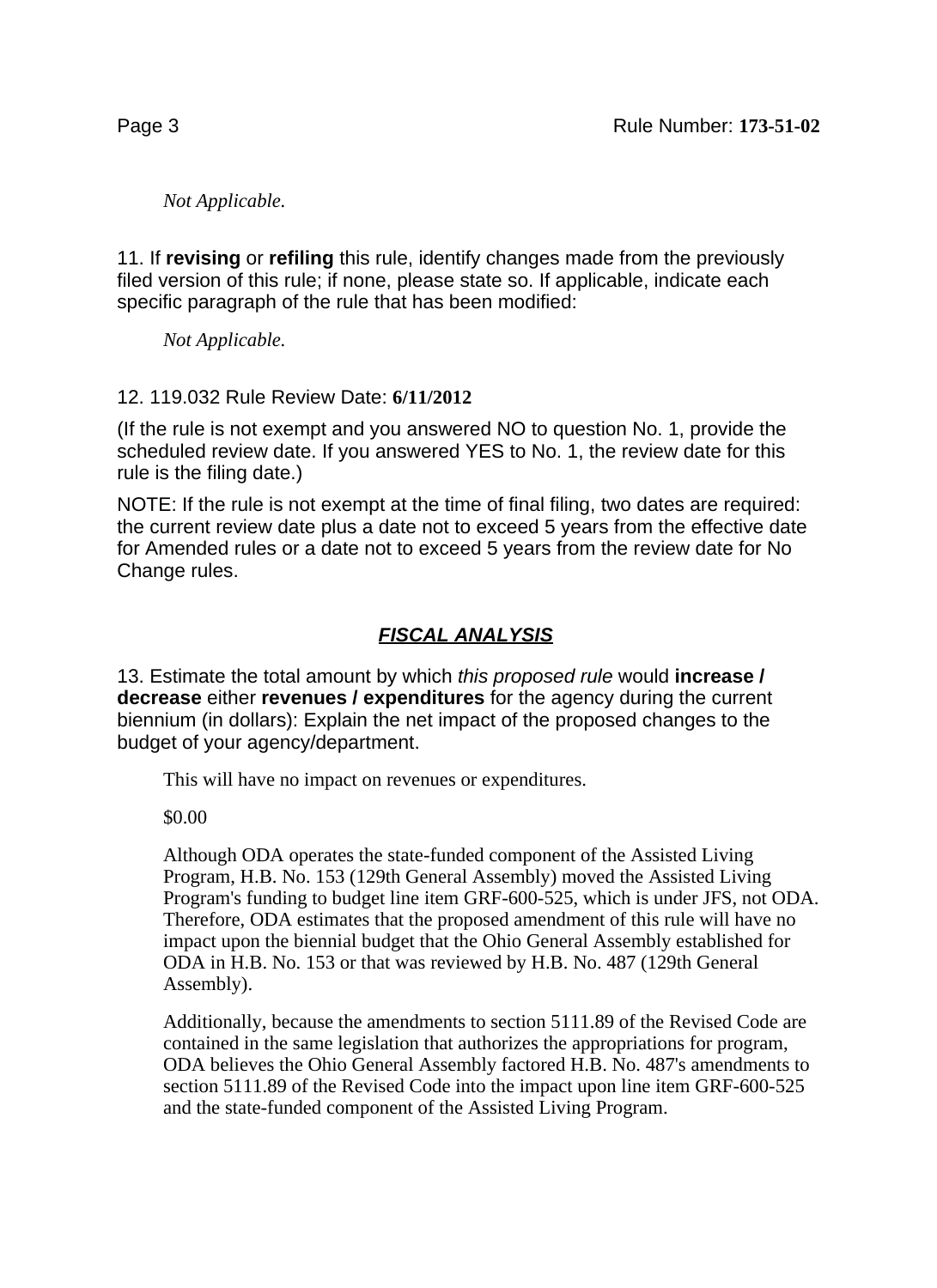14. Identify the appropriation (by line item etc.) that authorizes each expenditure necessitated by the proposed rule:

GRF-600-525 Health Care/Medicaid (State and Federal).

15. Provide a summary of the estimated cost of compliance with the rule to all directly affected persons. When appropriate, please include the source for your information/estimated costs, e.g. industry, CFR, internal/agency:

ODA estimates that there is a cost of compliance to a person who may have been eligible for up to a three-month period that may have lasted 92 days, but in response to H.B. No. 487, will now last 90 days. On the other hand, there is a benefit to a person who may have been eligible for up to a three-month period that may have lasted only 89 days, but in response to H.B. No. 487, will now last 90 days. As stated in item #6 of this RSFA, HB487's amendments established equitable eligibility periods for all consumers of the program. ODA's proposed amendment to this rule implements the equitable periods of eligibility.

16. Does this rule have a fiscal effect on school districts, counties, townships, or municipal corporations? **No**

17. Does this rule deal with environmental protection or contain a component dealing with environmental protection as defined in R. C. 121.39? **No**

# **S.B. 2 (129th General Assembly) Questions**

18. Has this rule been filed with the Common Sense Initiative Office pursuant to R.C. 121.82? **No**

19. Specific to this rule, answer the following:

A.) Does this rule require a license, permit, or any other prior authorization to engage in or operate a line of business? **No**

This rule lists eligibility requirements for potential consumers of the state-funded component of the Assisted Living Program. It does not list requirements for any Ohio business.

B.) Does this rule impose a criminal penalty, a civil penalty, or another sanction, or create a cause of action, for failure to comply with its terms? **No**

This rule lists eligibility requirements for potential consumers of the state-funded